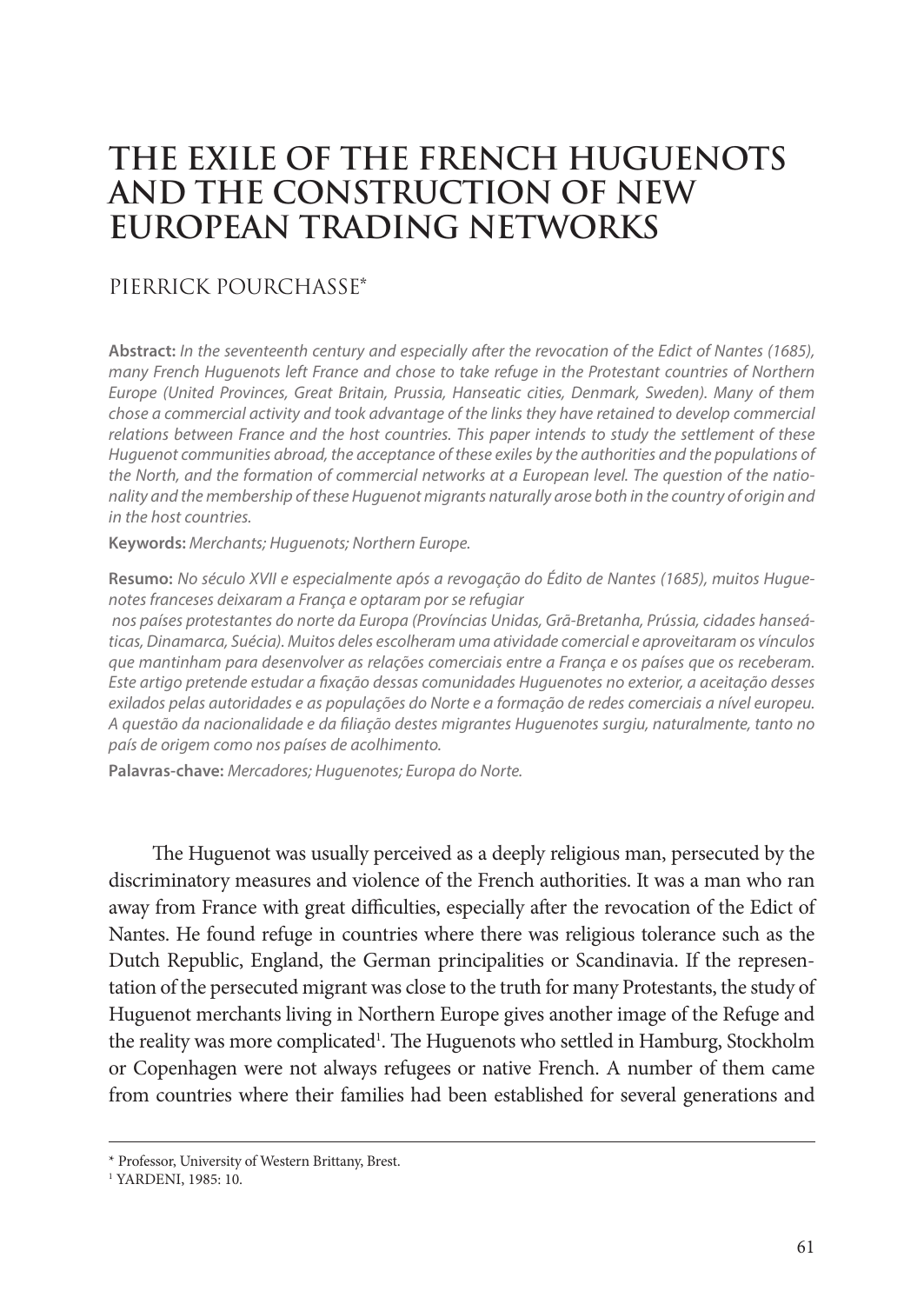where they were not persecuted, as Switzerland or the Dutch Republic<sup>2</sup>. If they fled it was also to create or develop a commercial activity like all other European merchants<sup>3</sup>.

Two points are thus to be emphasized. First of all, the reason of the migration. «After the first wave of Huguenot emigration around 1685, a second wave to the North, this time responding to essentially commercial motivations, took place between 1720 and 1750 in connection with the rise of colonial trade»<sup>4</sup>. Then, the problem is to know if one speaks about «French of France» or reformed Calvinists whose language was French<sup>5</sup>. The frequent relocations from one country to another and marital unions do not allow to answer this question. It is very difficult to know precisely the origin of the individuals of the Huguenot community. It must therefore be considered as a whole, that is to say all the individuals belonging to the French Calvinist Church. The importance of the merchants was small comparatively to the number of migrants and their case should not be generalized, especially since it concerns only the elite of this group for whom the historian has sources. Like all migrants, these Huguenots then tried to integrate into their host community after being successful in business.

#### **THE RECEPTION OF HUGUENOT MERCHANTS IN THE NORTH**

The development of maritime trade between Northern Europe and France had played a significant role in the immigration of French Reformers to the German ports. The French Reformed Community of Hamburg gathered about two hundred people in the 1770s<sup>6</sup>. Thus, parallel to German immigration in Western European ports the Calvinists came to settle in the hanseatic city. Some members of the Hamburg Reformed community like Jacques de Chapeaurouge or Pierre His, arrived from the protestant cities of Basel and Geneva where they were naturally not persecuted7 .

Hamburg, city of strictly Lutheran observance, did not accept Calvinists within the bourgeoisie of the city and the Huguenots did not have the permission to possess their own church, their own cemetery and had no political rights. They were also penalized in their commercial activities and did not benefit from tax exemptions like the bourgeois of the city. They had the inferior status of foreigners if they remained Calvinist and, in that case, kept French nationality generally for several generations even if they often had no contact with France. In case of problems with the Hamburg Senate these Calvinists had the possibility to take refuge in the neighboring Danish city of Altona where the installation conditions were less severe and where they could continue their

<sup>2</sup> POUSSOU, 2008: 31-71.

<sup>3</sup> «Some of these foreigners had been driven by religious persecution, others by economic interest only» (WEBER, 2006: 56).

<sup>4</sup> PELUS-KAPLAN, 1997: 117.

<sup>5</sup> YARDENI, 1985: 11.

<sup>6</sup> WEBER, 2001: 261.

<sup>7</sup> WEBER, 2001: 261.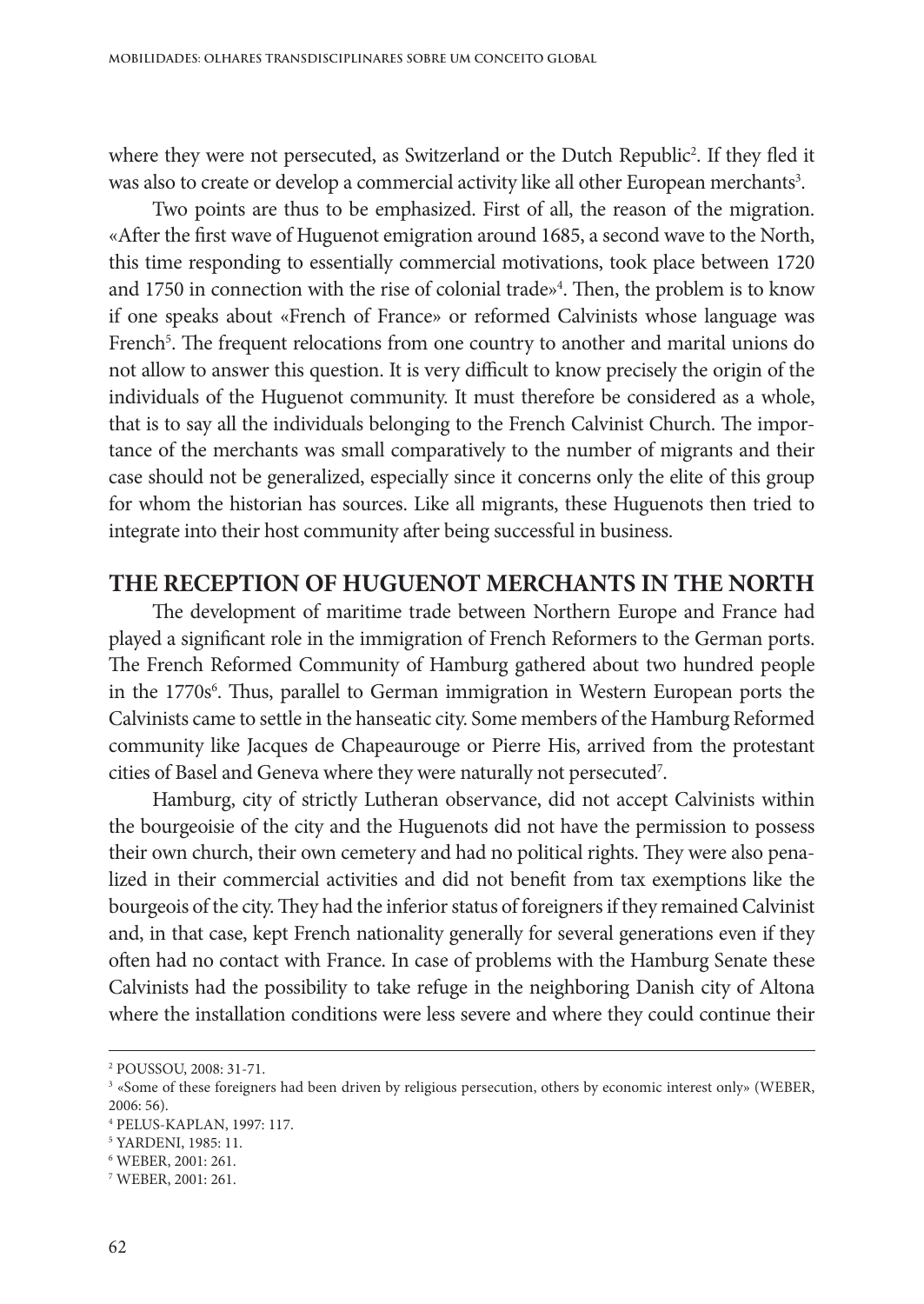business without great difficulties<sup>8</sup>. It seems that the Huguenots chose to keep their religion, an element which at the same time differentiate and gather the community. The foreign agreement could also have advantages. In the 1780s, the important company «Boué & son» asked to benefit from the advantages that the French government had just granted to French companies established in the Hanseatic city. In his request, the son of Pierre Boué indicated that his father and grandfather were born in Bordeaux and that he and his family «were not bourgeois and regarded themselves as French». It should be noted that he used the term «regarded as French» which seems to show that he did not consider himself really French but rather as an inhabitant of Hamburg.

The kingdoms of Denmark-Norway and Sweden-Finland were countries where the reception of the Calvinists migrants was without difficulties.

In Sweden, economic needs had allowed Huguenots to settle since the early seventeenth century. The country had significant mineral resources but did not have the technology to exploit them effectively. The authorities asked for help to Walloon Protestant steel technicians from the Liège region, specialists in the manufacture of weapons. Among them, the banker Louis de Geer built a real industrial empire and he is considered as the father of the Swedish industry<sup>9</sup>. Despite the opposition of the Lutheran Church<sup>10</sup>, these migrants could practice their Calvinist faith and gradually tolerance was allowed. The King Charles XI condemned the revocation of the Edict of Nantes and offered his help to all craftsmen and merchants who would come to settle in his kingdom<sup>11</sup>. The Swedish legation in Paris facilitated the departure of these migrants and the King authorized the christening of children in Lutheran churches. In 1724, Frederick I, originally a Calvinist prince of Hesse-Cassel, invited the Huguenots to come and take refuge in Sweden. The Royal Act of August 10, 1741 authorized the free exercise of the Calvinist religion. A temple was inaugurated in 1751 in Stockholm. Subsequently several other communities established on the Swedish territory as for example in Vadstena where a colony from Picardie created a lace factory and built a temple to practice the Calvinist religion<sup>12</sup>.

<sup>8</sup> KOPITZCH, 1992: 283-295.

<sup>9</sup> LINDBLAD, 1995: 77-84; COURTOIS *et al*., *dir*., 2003.

<sup>10</sup> SERFASS, 1924: 7. Nicholas Bergius, Swedish theologian wrote in 1695 in *L'infaillible pierre de touche de la religion apostolique luthérienne*: «Messieurs de la religion prétendue réformée verront par ce traité qu'ils n'ont pas sujet d'avoir en horreur notre foi, nos églises et nos autels. Moins encore de chercher la malheureuse liberté d'exercer une fausse religion au préjudice de la véritable»; PUAUX, 1891: 62-63 quote the same Nicolas Bergius who declared in another work, *Abrégé des articles de la foi de l'Ecriture Sainte à l'usage de la jeunesse suédoise* (1694): «e condamne Genève qui n'envisage que la conquête de l'Eglise du nord, qui pendant tout un siècle n'a presque été occupée qu'à se défendre de ses atteintes».

<sup>11</sup> PUAUX, 1891.

<sup>&</sup>lt;sup>12</sup> CALLÉVILLE, 1784: 16. The author was a pastor at the French Reformed Church from 1781 to 1809.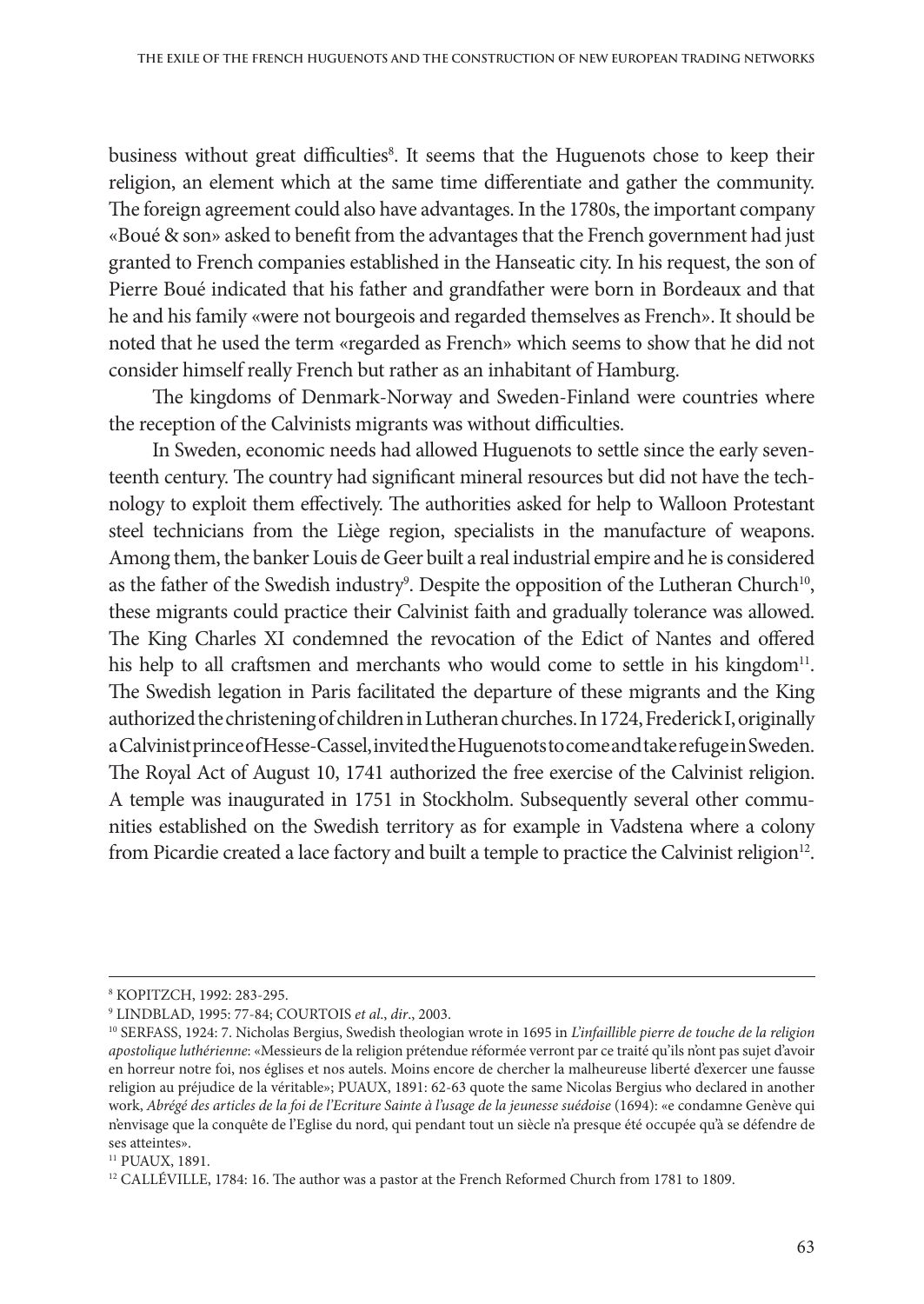In Denmark in the  $17<sup>th</sup>$  century, the doctrine of Calvin was considered as a dangerous heresy<sup>13</sup> and the Lutheran priests prevented the arrival of Huguenot migrants<sup>14</sup>. Everything changed with the revocation of the Edict of Nantes. The King Christian V was committed to welcoming the fugitives and allowed them to build temples where they could freely practice their religion. However, the refugees had to take an oath of loyalty to the sovereign and agreed to raise the children in the Lutheran religion. Through the intercession of the Queen, the Calvinist princess Charlotte Amelia from Hesse-Cassel<sup>15</sup>, these restrictions were removed and only children from mixed marriages should be raised in Lutheranism<sup>16</sup>. At the same time, the Queen worked to welcome the persecuted despite the hostility of the clergy and a part of the population. A temple was built in Copenhagen in 1688 where prestigious members of the Huguenot diaspora came to preach. Another important community developed in the south of the kingdom in the duchies of Schleswig-Holstein which was a possession of the king of Denmark.

Thus, the persecuted Huguenots had the opportunity to come to Northern Europe where they could find a great tolerance towards their religion as well as advantageous conditions to exercise their activities. In the absence of accurate information, it is often impossible to say whether economic motives outweigh religious motives. It can be noted that the Huguenot settlement was the consequence of multiple factors.

In the second half of the 17<sup>th</sup> century, Magnus Gabriel de la Gardie, grandson of a soldier of French origin, became the favorite of Queen Christina of Sweden (1644--1654) and one of the most important figures in the kingdom. Patron and man of great education, he was particularly attracted by French culture. He called in the Scandinavian kingdom artists like the jeweler Valentin Toutin or the tailor André Lefebure. Many of them were Huguenots and many of their descendants got into business and gave birth to some of Sweden's largest trading families of the 18<sup>th</sup> century<sup>17</sup>. After the revocation of the Edict of Nantes, the French Calvinists arrived in great number. In 1700, Pierre Boué came to Hamburg where he joined members of his family who had taken refuge there. Jean Bedoire, a former wigmaker from Saintonge, arrived in Stockholm in the 1670s. His son, also named Jean, was with Jean Henry Lefebure one of the founders of the French Reformed Church of Stockholm.

16 YARDENI, 1985: 92.

<sup>13</sup> WEISS, 1853: 141.

<sup>&</sup>lt;sup>14</sup> WEISS, 1853: 142. Statement of the Bishop of Sealand to the King Christian V: «Quand Dieu jugera à propos de relever ce pauvre pays et d'en redresser les colonnes, je suis persuadé qu'il inspirera à Votre Majesté d'autres mesures que le mélange des religions».

<sup>&</sup>lt;sup>15</sup> WEISS, 1853: 142. Statement of the Bishop of Sealand to the King Christian V : «Quand Dieu jugera à propos de relever ce pauvre pays et d'en redresser les colonnes, je suis persuadé qu'il inspirera à Votre Majesté d'autres mesures que le mélange des religions».

<sup>17</sup> BEDOIRE, 2009: 135.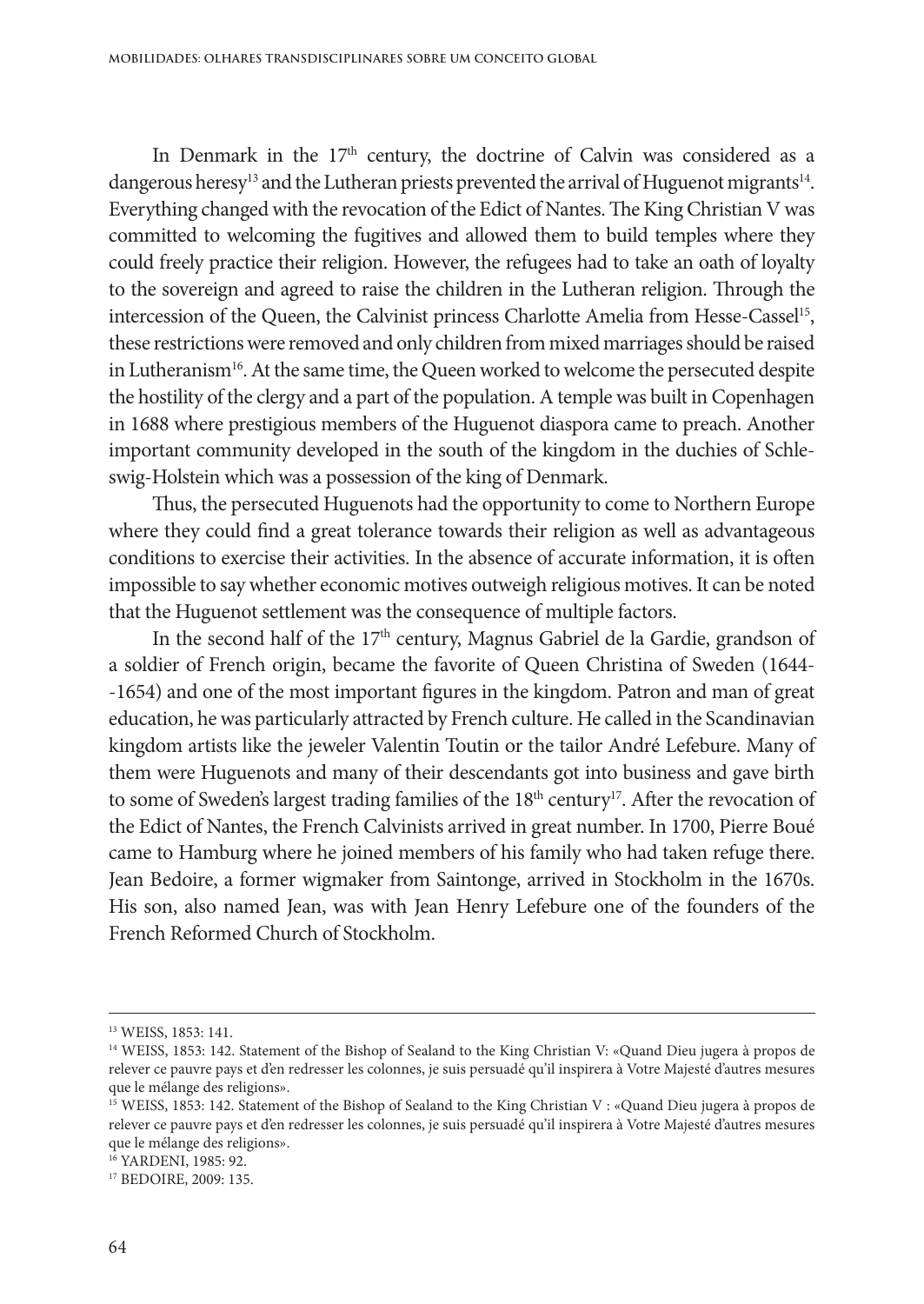In Denmark, Reinhard Iselin (1715-1781), a Huguenot from Basel, settled in Copenhagen at the invitation of his cousin who was the preceptor of the children of Johann Jacob Fabritius-Tegnagel, a business agent at the court<sup>18</sup>. He became very rich in business and throughout his life made generous donations to the French Reformed community including the school and the orphanage. His compatriot from Geneva Pierre Peschier (1739-1812) became a finance tycoon handling the affairs of the wealthy Finance Minister Ernest Schimelmann. Frederick de Coninck was born in The Hague in 1740 and became an employee of an English trading house in Amsterdam. After a disappointment in love, he emigrated in 1763 to Copenhagen where he created one of the biggest companies of international trading of the kingdom. In Norway, Jacques Buttaud, a native of Saint-Mar‑ tin-de-Ré fled to Bergen where he created a company importing French wine and salt. A few years later, in 1716, the King of France appointed him consul of the French nation in the Norwegian port<sup>19</sup>. Reinhard Iselin, a Huguenot from Basel, arrived in Copenhagen at the invitation of his cousin who worked as a business agent at the court.

## **THE ACTIVITIES OF THE HUGUENOT MERCHANTS**

The Huguenots had a lot of assets to organize commercial business on a European scale, especially with France. They had family or personal relationships in all French ports and the members of the diaspora were present in all major European trade centres such as London, Amsterdam or Hamburg. All these relations allowed the community to build a continent-wide network to make business. Furthermore, during the eighteenth century, marriages strengthened the links between members of this network and the exchanges were facilitated by the use of French, which was the language of the elites. Thus, Huguenot merchants emigrated abroad but remained in relation with their country of origin and could create profitable business between France and Northern Europe. Then, after making a fortune, they diversified their activities in all areas as most of the great merchants of the eighteenth century. Jean Bedoire in Stockholm and Pierre Boué in Hamburg are two examples of the success in business of the Huguenot diaspora.

In Stockholm, Jean Bedoire Junior (1683-1753) developed the company of his father which became one of the first exporting firms of the country. Bedoire specialized in trading between Sweden and France: exports of metals (brass, copper and iron bars) and forest products (timber, tar and pitch), imports of salt and wine. The firm had also commercial relations with Baltic ports like Wolgast in Swedish Pomerania, Danzig or St. Petersburg<sup>20</sup>. In Sweden, Bedoire participated in all major projects of the kingdom. In 1739, he became a founding member of the Swedish maritime Insurance Company and invested in the Swedish East India Company (SEIC) and the Levant Company.

<sup>18</sup> FRIIS, 1975.

<sup>19</sup> WIESENER, 1916: 33-43.

<sup>20</sup> BEDOIRE, 2009: 231.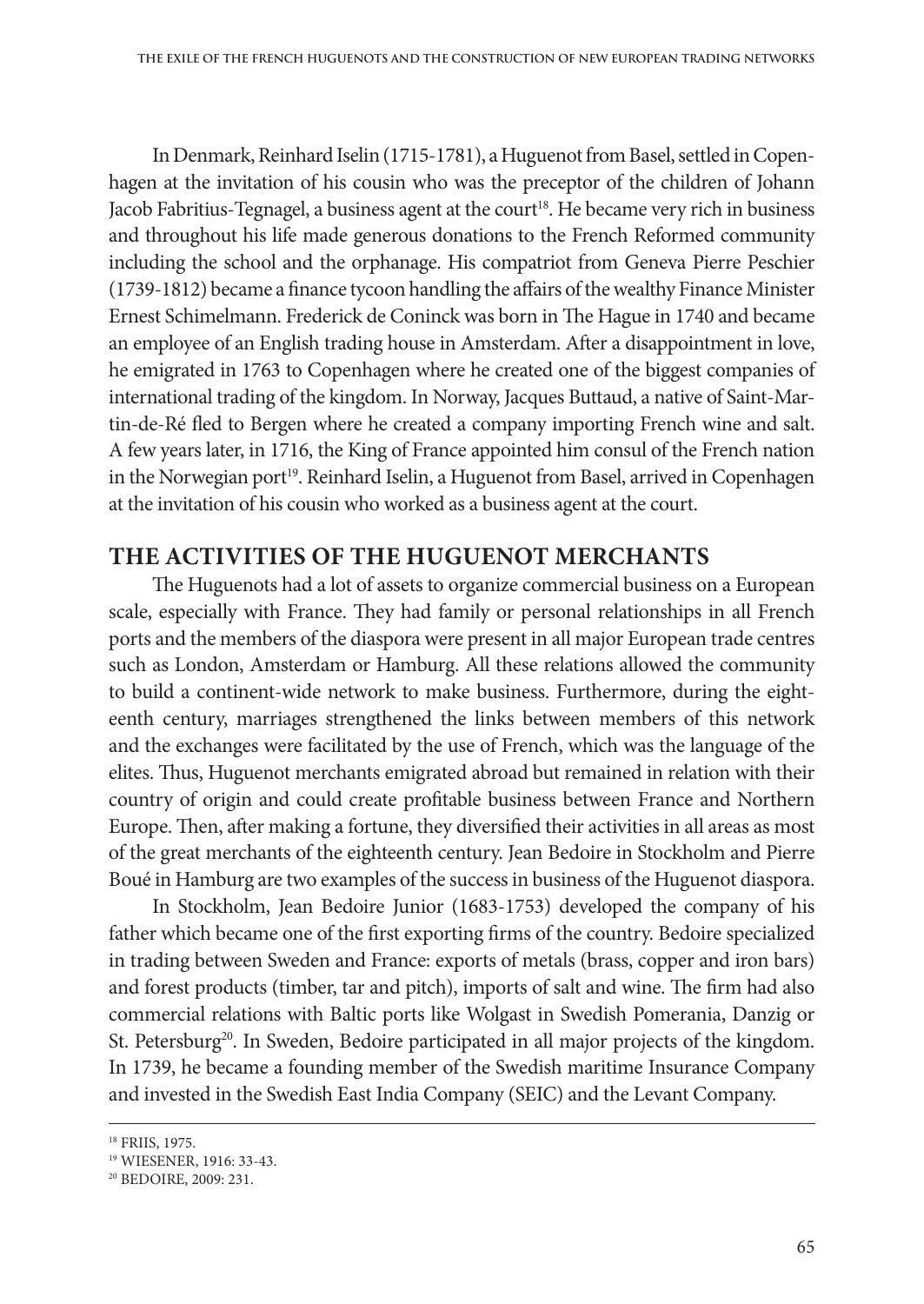His son, Frederik Bedoire (1719-1748), associated with his brother-in-law Hermann Petersen became one of the wealthiest men in the kingdom. He developed business with France. His company was the exclusive supplier of the *Compagnie Française des Indes*  for all materials from Sweden, including iron, pitch and tar. He served as a relay to the French authorities when the Navy wanted to purchase Swedish products. The company invested its accumulated profits in the big international trade, in the production of brass and the refining of sugar<sup>21</sup>. Finance was another area of activity of the enterprise. A part of the profits was placed in a bank to help the activities of the family and members of the Calvinist community. Gradually, Bedoire became one of the leading financiers of the Swedish capital's trading elite.

Jean-Henry Lefebure (1708-1767), another one of Stockholm's great merchants was married with his cousin Charlotta Bedoire. He pursued the international business activity created by his father. In 1730, at the age of 22, he became bourgeois of Stockholm and developed a very flourishing business, one of the most successful of the 1730-1760 period. He became one of the leaders of iron export<sup>22</sup>. He bought forges (Västanfors, Gimo and Robertsfors) and properties to secure his fortune like most of the great traders of the time.

Lefebure was actively involved in the affairs of the trading community. He was one of the directors of the «Salt Bureau» (*Saltkontoret*) and a member of the association of iron masters. He was interested in monopoly companies: he was one of the twelve principal shareholders of the Swedish East India Company and one of the founding members of the Compagnie des Canaries. With Bedoire and several other merchants he was actively involved in the largest shipyard of Stockholm<sup>23</sup>. The multiplicity of its activities is reflected in the distribution of its fortune:

- 34% in working capital (advances, goods in stock etc.);
- 11% in investments in companies;
- 10% in shares of ships;
- 5% in properties in town;
- 30% in forges and domains<sup>24</sup>.

In 1765, Lefebure lost a part of his reputation when he appeared as one of the speculators who caused a serious currency crisis in Sweden. Like the other defendants, he was imprisoned by the authorities<sup>25</sup>. After Jean-Henry's death, the company disappeared.

<sup>21</sup> LINDBLAD, 1982: 51. Unlike other large Swedish companies, the firm had marginal contacts with Amsterdam.

<sup>22</sup> MÜLLER, 1998: 123.

<sup>23</sup> MÜLLER, 1998: 202.

<sup>24</sup> SAMUELSSON, 1951: 122.

<sup>25</sup> *Archives Nationales*, Paris, B1 620, Courrier de Hambourg du 7 mai 1765: «Les srs Kiermann et Lefebure… sont depuis quelque temps détenus prisonniers. On les accuse de tirer de grosses sommes de la banque de l'Etat sous prétexte de faire baisser le cours d'espèces».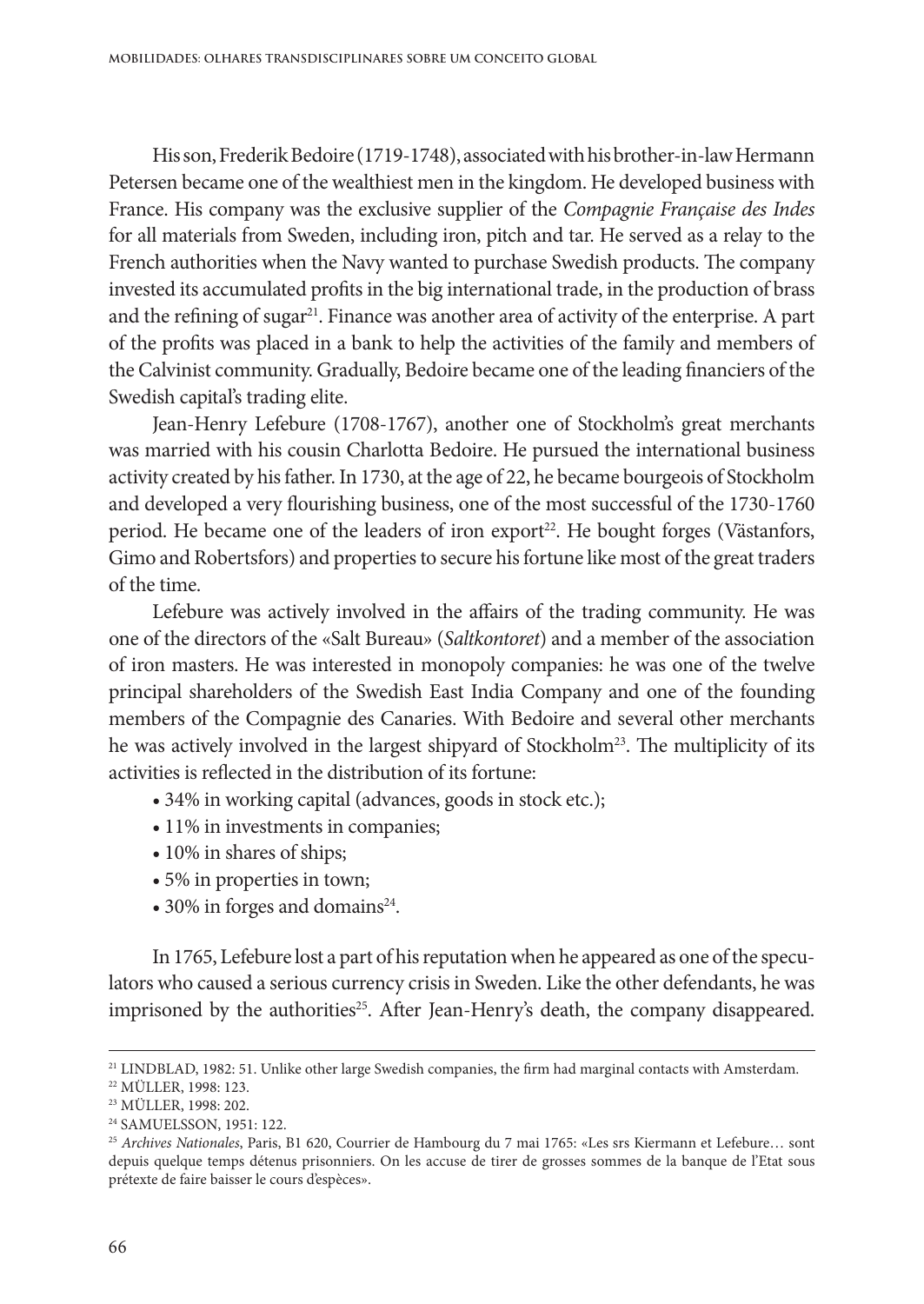His son Jean (1736-1804) left the city for the pleasures of the countryside and adopted the name of his wife, the Countess of Lillienberg, a niece of John Jennings, another member of the French Reformed Church. The continuity of the lineage was broken by the enrichment brought by the commercial success and the desire to integrate the aristocracy, usual evolution for the big traders of Stockholm in the eighteenth century<sup>26</sup>.

A lot of families linked with the Bedoire's family were also in the trading business. They represented a quarter of the Swedish capital's exports in 1740 and half in 1750.

| <b>Exporters</b> |                | <b>Importers</b>  |                |  |
|------------------|----------------|-------------------|----------------|--|
| <b>Names</b>     | $\%$           | <b>Names</b>      | $\%$           |  |
| <b>Jennings</b>  | 19             | Brandell          | 5              |  |
| Lefebure         | 12             | Schröder          | 4              |  |
| <b>Petersen</b>  | 7              | Neuman            | 3              |  |
| <b>Tottie</b>    | 7              | Seton             | 3              |  |
| Bohman           | 6              | Liedroth          | $\overline{2}$ |  |
| Grill            | $\overline{4}$ | Koschell          | $\mathcal{P}$  |  |
| Wahrendorff      | 3              | Kanzau            | $\overline{2}$ |  |
| Alnoor           | 3              | Lefebure          | $\overline{2}$ |  |
| <b>Hebbe</b>     | 3              | <b>Nettelblad</b> | $\overline{2}$ |  |
| Graber           | 3              | Wahrendorff       | $\overline{2}$ |  |
|                  | 67             |                   | 28             |  |

**Table 1.** The trading elite of Stockholm in 1760 (% of market share)

Source: SAMUELSSON, 1951: 234-235 (in bold families linked with the family Bedoire)

In 1700, Pierre Boué (1677-1745), a calvinist from a family of merchants and financiers native from Clairac-sur-Lot near Agen, arrived in Hamburg. He joined his sister Anne-Marie and his uncle Pierre who had taken refuge there after the revocation of the Edict of Nantes, and was one of the pioneers of the Huguenot colony in the Hanseatic city<sup>27</sup>. He received a good education in trading particularly in Amsterdam

<sup>26</sup> LINDBLAD, 1982: 52.

<sup>27</sup> *Hamburgisches Geschlechterbuch* Bd 13, p. 43-44. The story said that Pierre Boué was hidden in a barrel of sugar to leave France and go to Holland.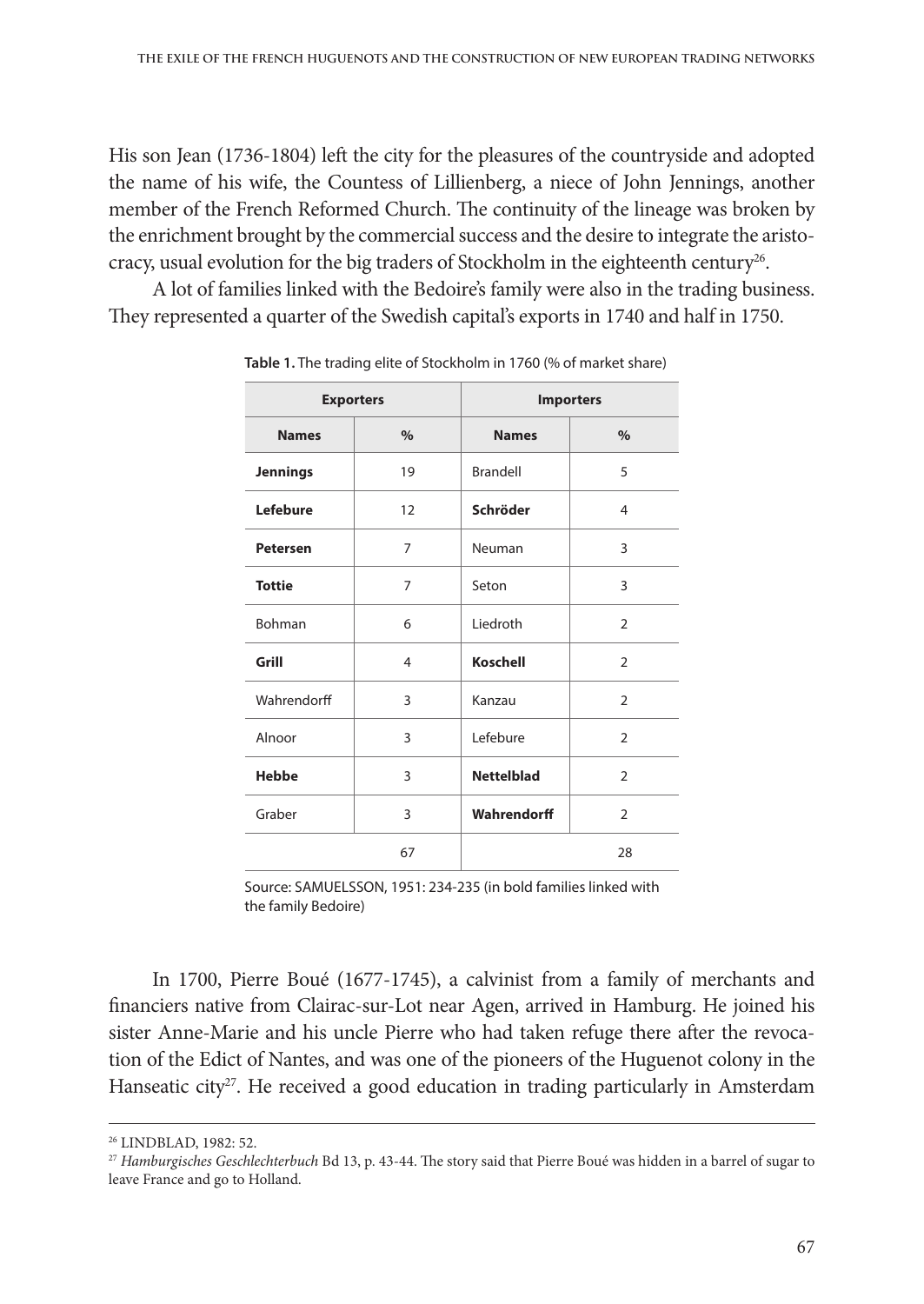and Copenhagen. When arriving in Hamburg, he established himself as a merchant and shipowner specializing in maritime trade with France and England and as a financier. He also managed together with his brother the largest shipbuilding yard of the Hanseatic city. Between 1719 and 1723 his company supplied the main part of the fleet of the second French East India Company i.e. seventeen ships. After Pierre's death, the family estate continued with his descendants under the name «Boué & fils». In 1765, the company got shares in the first maritime insurance company of Hamburg.

Pierre Boué maintained excellent relations with France. In 1718, he participated in the activities of the «Company of Senegal» and speculated on rubber<sup>28</sup>. He was the correspondent of the East India Company in Hamburg to which he provided ships, masts and other products of the North. From 1729, he did business on sugar with Bordeaux. These relations with Bordeaux opened up the market of the «Compania Guipuzcoana de Caracas» in San Sebastián in Spain to his Company, which meant Spanish America, to which he delivered canvases, tar, hemp and other goods<sup>29</sup>.

| Place          | 1753                 |              | 1755                         |         |
|----------------|----------------------|--------------|------------------------------|---------|
|                | <b>Name</b>          | <b>Value</b> | <b>Name</b>                  | Value   |
| 1              | P. His               | 662 600      | P. His                       | 1017710 |
| $\overline{2}$ | P. Boué              | 471800       | P. Boué                      | 777350  |
| 3              | Lutkens & Engelhardt | 272 900      | Klug                         | 435 400 |
| $\overline{4}$ | G. Clamer            | 147 500      | G. Clamer                    | 263 200 |
| 5              | <b>Bosanquet</b>     | 294 800      | <b>Boyer</b>                 | 128 600 |
| 6              | H. C. Lienau         | 80700        | <b>Loreihe &amp; Diodati</b> | 125 800 |
| 7              | J. N. Lienau         | 70 500       | <b>Bosanquet</b>             | 96 400  |
| 8              | Tamm                 | 61 660       |                              |         |

**Table 2.** Importers of sugar in Hamburg (value in marks-banco)

Source: WEBER, 2001: 270-271 (in bold the families of huguenot origin)

Pierre Boué is a businessman with excellent qualities for public relations. In 1727, a memoir on the Northern trade praised him: «I am convinced that it will be difficult to find in the North a smarter, more exacting and more honest commissioner… Of all the

<sup>28</sup> WEBER, 2001: 263.

<sup>29</sup> CAVIGNAC, 1967: 220.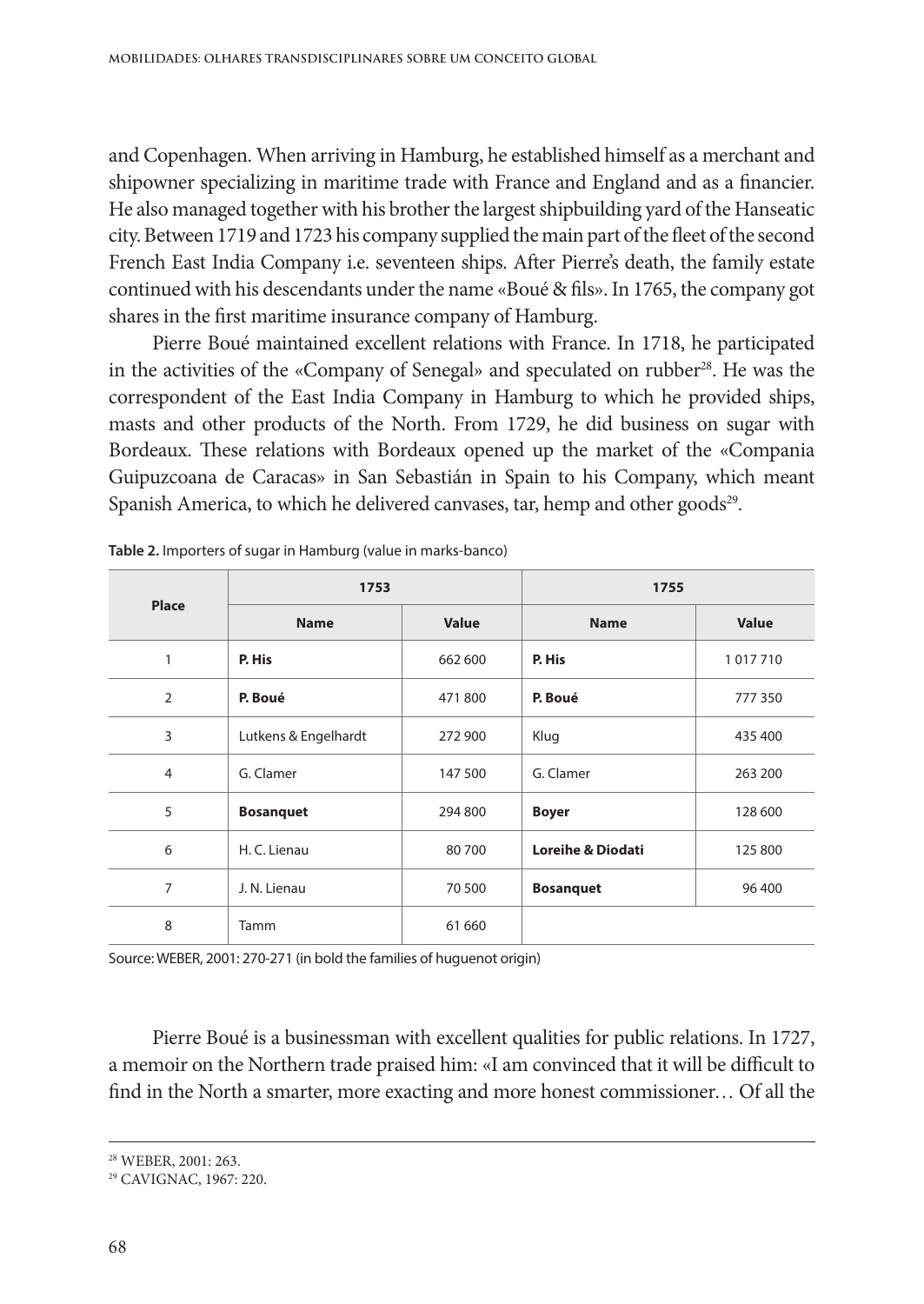merchants that I know he is the safest and the most reasonable $\delta^{30}$ . The Count de Plelo, who met him in 1729, was equally impressed: «It seems to me that he is a good man who has great intelligence of commerce and who, by his relations in the North and the Baltic, can usefully help the supplying of the king's navy»<sup>31</sup>.

### **THE INTEGRATION IN THE NEW COUNTRY**

Once established, the nature of foreign merchants was, as Pierre Jeannin wrote, «a transitory state»<sup>32</sup> that is to say in a process of integration into the local society characterized by different steps.

The first step was matrimonial alliances. For the first generation there was a very strong tendency to look for a wife of Huguenot origin. Jean Bedoire married in 1680 with Maria Carré, daughter of a silk merchant from Calais. In 1770, Frédéric de Conninck moved to The Hague in Holland and married to the Calvinist Marie de Joncourt. In Stockholm, marriages between French people accounted for 40% of all marriages registered at the French Reformed Church, while Franco-Swedish marriages were estimated for only 17.5%<sup>33</sup>. From the second generation, marriages could very often be with people outside the community. These alliances were marked by strong homogamy<sup>34</sup>, the success in business favoring integration into the local elite. The Bedoire family is an exceptional example of the construction of a merchant network by matrimonial alliances. The first generation, born in Sweden, married with migrant families of Stockholm which had big success in business Pauli, Lefebure, Toutin and Jennings. Then the Bedoires continued their alliances with the Stockholm merchant elite whether Swedish or other nationalities. Jan Thomas Lindblad talks about a clan evoking the Bedoire family<sup>35</sup>.

Religion was not a problem. By becoming member of the Bedoire Clan, some traders took the Calvinist religion like Jennings. On the contrary, Herman Petersen was Lutheran even he was a central figure of the company. However, we can notice that gradually many Huguenots left their Calvinist convictions to merge into the Swedish society. In 1767, the pastor of the French Reformed Church noted that Ms. Bédoire' son became Lutheran and that «Monsieur Lefebure had almost changed» while these two characters were among the most devoted to the Calvinist church of Stockholm. Thus, a number of Huguenots of the second or third generation abandonned their Calvinist convictions to merge into Swedish society. These merchants, who had converted to

<sup>30</sup> *Archives Nationales*, Paris, B1 451, 05/08/1727.

<sup>31</sup> *Archives Nationales*, Paris, B1 451, 08/04/1729.

<sup>32</sup> JEANNIN, 1980: 9-16.

<sup>33</sup> TRABUT, 2002: 163. However, in case of a change of religion, a number of Franco-Swedish marriages were held at the Lutheran Church.

<sup>34</sup> In this regard, see GUTIERREZ-OBADIA, 1987: 103-114.

<sup>35</sup> LINDBLAD, 1982: 52.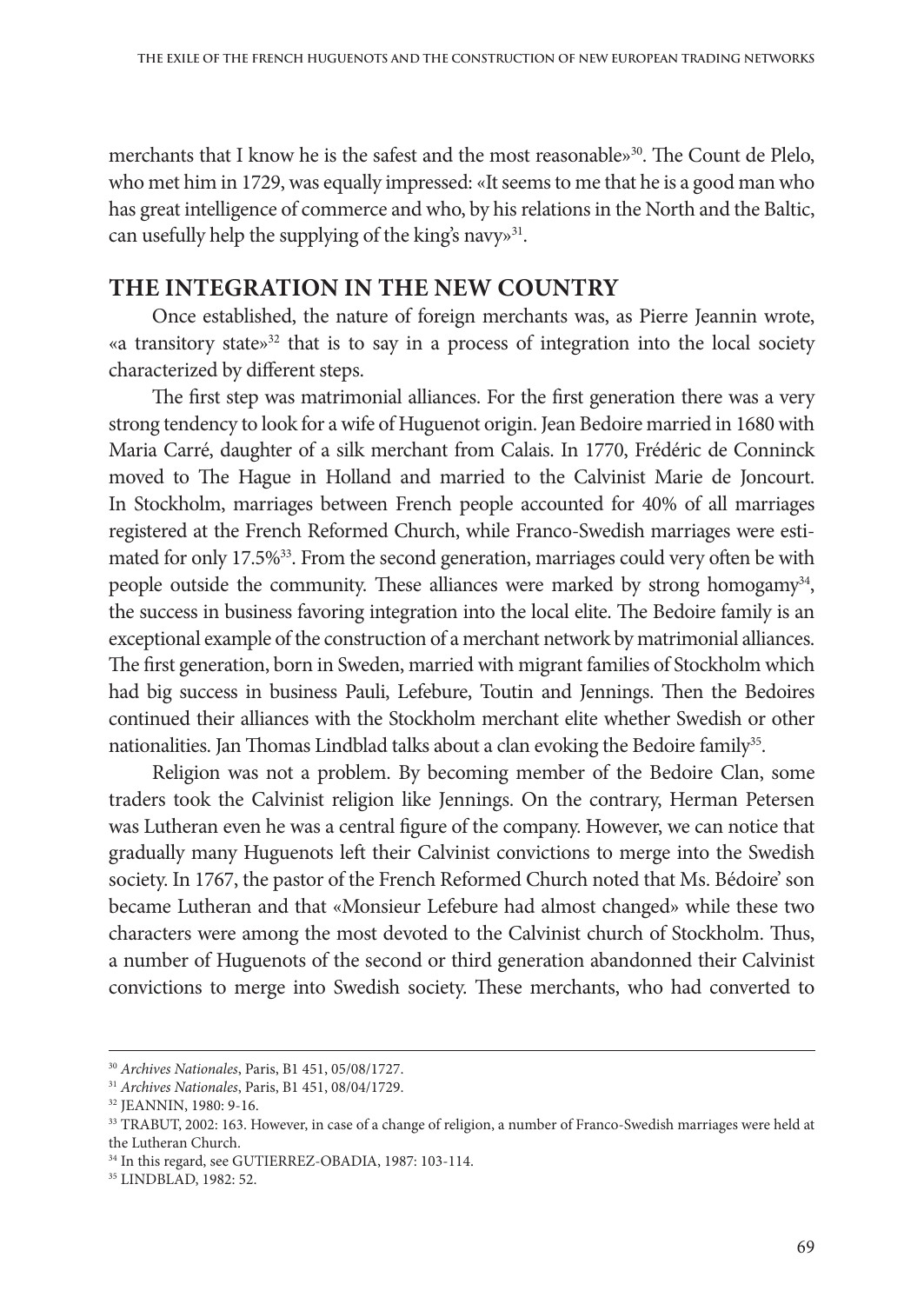Lutheranism, did not give up their community of origin and continued to regularly pay subsidies to the French Reformed Church<sup>36</sup>.



**Fig. 1.** The «Bedoire clan». Source: BEDOIRE, 2009: 232-233

These marriages also allowed the merchants to build networks at an European scale. The Boué family network was an example of the international ties created by the Huguenot diaspora. In 1705, Pierre Boué married with the daughter of a German merchant Rudolph Bardewisch. His sisters were the wives of the merchants Isaac Balguerie of Bordeaux and Moses Boyer of Hamburg. One of his daughters married with Guillaume Nairac, member of one of the great fortunes of Bordeaux, installed in Amsterdam37 whose brother-in-law, Pierre Eyma was an important commissionaire of the Dutch city also married to a woman from the Boué family. Another woman married Jean-Pierre Chaunel, a Huguenot from Montpellier, an esteemed businessman and banker from the Hanseatic city<sup>38</sup>. Their daughter will become the wife of the important Amsterdam businessman Pierre Texier. During the 1790s, when the French colonial power was weakened, the family entered into marriages with British families<sup>39</sup>.

The second step of integration was the acquisition of buildings. The large buildings and palaces belonging to the merchant elites and among them the Huguenot families

<sup>36</sup> TRABUT, 2002: 157.

<sup>&</sup>lt;sup>37</sup> A branch of the Nairac family founded a company in Hamburg under the name «Loreilhe & Nairac».

<sup>38</sup> HUHN, 1962.

<sup>39</sup> WEBER, 2001: 275.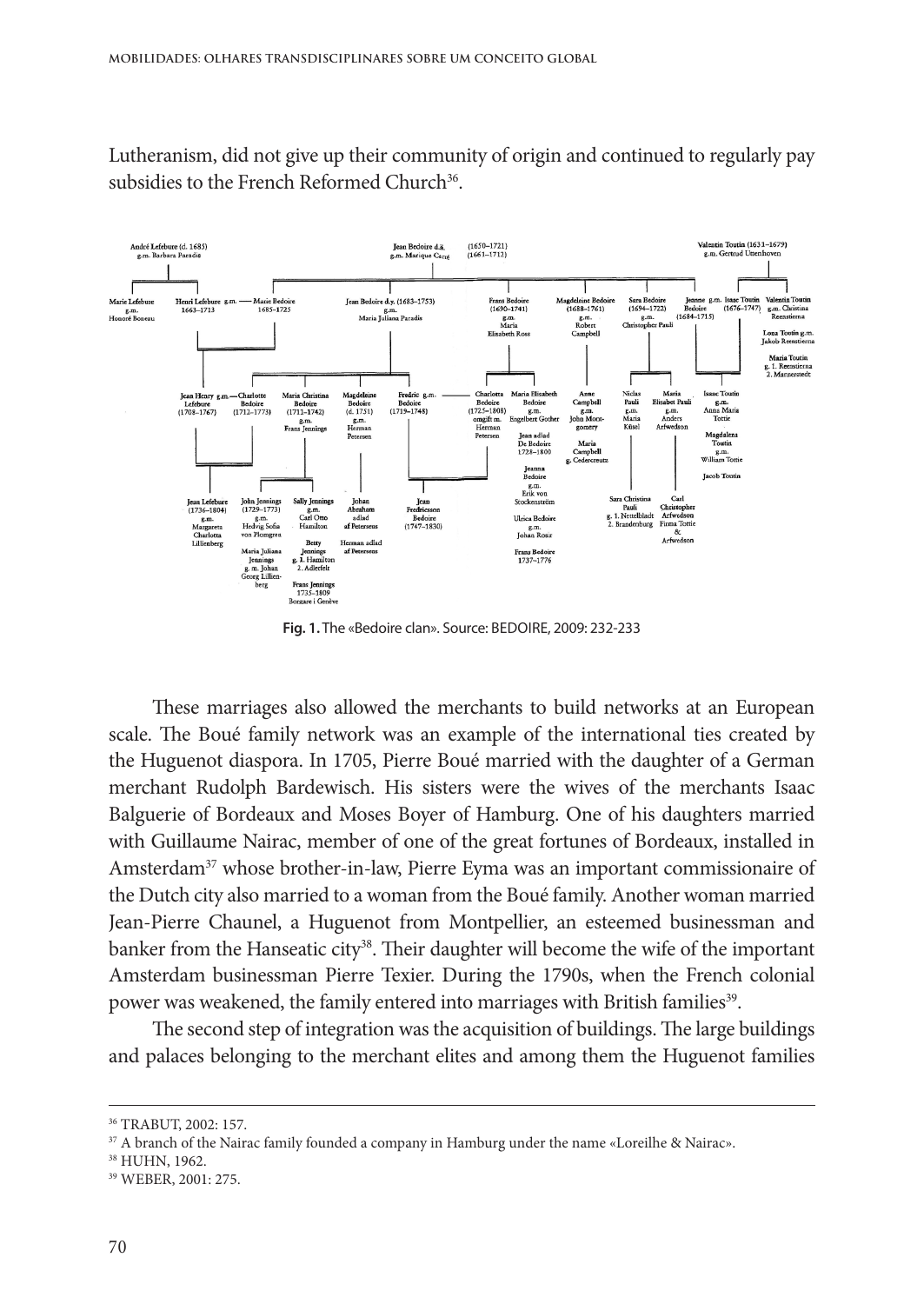were situated in the streets of old Stockholm (Gamla Stan), the country's business centre, or the beautiful neighbourhoods. Most of the major Huguenot merchants acquired huge estates dedicated to the mining industries where magnificent manors were built (Lefebure in Gimo, Jennings at Forsmark etc.). The greatest artists of the time came to decorate their interiors or to make portraits of members of the community $40$ . In 1795, after the great fire in Copenhagen, Pierre Peschier built a new mansion after the plans of the famous architect C. F. Harsdorff. Several members of the royal family were present for the inauguration of the building. Today, this edifice is the headquarters of one of the largest Danish banks and is a jewel of the architecture of the city.

The third step was the integration of Huguenot merchants into the political institutions of their new country. Lefebure was actively involved in political life. He represented Stockholm's burghers at the Swedish diet. A Bedoire of the third generation, named also Jean became in 1757, consul of Sweden in Lisbon<sup>41</sup>, and was ennobled in 1777.

The French language continued to be widely practiced by this elite, which was not a problem in a francophile country where the elite of the society looked for everything that touched France (valets, cooks or governesses were often French). Their children could attend the many private lessons and schools that taught the language of Molière<sup>42</sup>. The French characteristic of the Huguenot community could therefore continue to persist despite the remoteness.

#### **CONCLUSION**

According to Herbert Lüthy the revocation of the edict of Nantes generated the «constitution of a Protestant society of French origin rejected outside the laws of the kingdom and, for its most active part, out of French nationality. It was a truly international society whose citizens were spread out in France and outside France»<sup>43</sup>. This finding clearly applies to the Huguenot merchant communities of Northern Europe. Religion was initially the cement of this minority which has «an ardent desire to succeed and to distinguish»<sup>44</sup>. Thus, the arrival in the North was often due to economic reasons, even if the persecutions suffered by the French Calvinists remained in mind. Another characteristic of the Huguenot merchants was the cosmopolitan character of the community which, from its foundation, was composed of French but also Swiss or Dutch members.

43 LÜTHY, 1959: II, 773.

<sup>40</sup> BEDOIRE, 1995: 147-162. In this regard, see the magnificent portrait of the Lefebure family by Alexandre Roslin (1769), exhibited at the Nationalmuseum in Stockholm.

<sup>41</sup> MÜLLER, 2004: 104. Jean Bedoire is frequently absent from his post (1759-1769, 1769-1775) and seems to live in Sweden at the time.

<sup>42</sup> TRABUT, 2002: 158: «E. hammar ne dénombre pas moins de 16 cours privés et 14 écoles dont la majorité a été ouverte à Stockholm. 12 de ces cours privés sur 16 sont assurés par des Français et 9 écoles sur 14 ont un fondateur ou une fondatrice d'origine française». (Elisabet Hammar, *Le portrait d'un corps enseignant. Les introducteurs de la langue française*, manuscript).

<sup>44</sup> YARDENI, 1985: 37.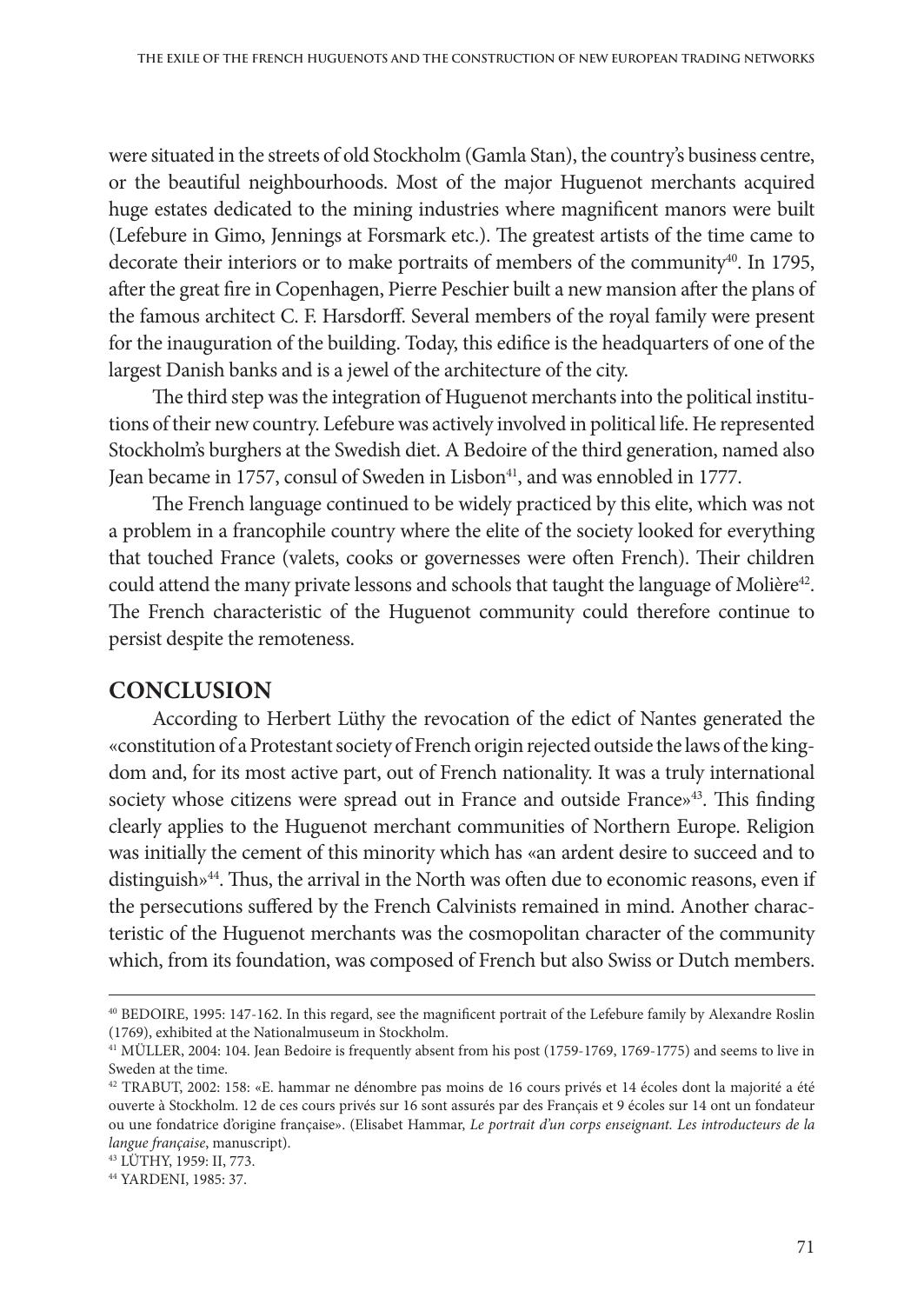Once they had made a fortune, the Calvinists seemed to be diluted in the host society, even if they continued for the most part to assert their Huguenot identity and they all remained very attached to their origins.

If France has lost valuable people, one could however wonder if the effect was not finally beneficial because these immigrants who settled in the Protestant countries, maintained links with their country of origin. The Huguenots gave birth to commercial networks between France and Northern Europe and were at the origin of the arrival of French products on the markets of Northern Europe. For example, the export of colonial products that made the fortune of the French colonial trade was partly due to the Huguenot community settled in the port of Hamburg and the supply of French shipyards was partly made by the Calvinists settled in Scandinavia.

#### **SOURCES**

*Archives Nationales*, Paris, B1 451. *Archives Nationales*, Paris, B1 620. *Hamburgisches Geschlechterbuch* Bd 13.

#### **BIBLIOGRAPHY**

- BEDOIRE, F. (1995) *Kyrka, herrgård och bruk. Den fransk-reformerte kapitalisten som byggherre och kulturfömedlare I den svenska 1700-talet*. «Konsthistorisk Tidskrift», LXIV, 3-1995, p. 147-162.
- (2009) *Hugenotternas värld. Från religionskrigens Frankrike till skeppsbroadelns Stockholm*. Stock‑ holm: Albert Bonniers Förlag.
- CALLÉVILLE, J. P. G. C. de (1784) *Mémoire sur les progrès de la tolérance en Suède*. Stockholm: Kungliga Biblioteket.
- CAVIGNAC, J. (1967) *Jean Pellet, commerçant de gros, 1694-1772. Contribution à l'étude du négoce bordelais au XVIII.e siècle*. Paris: Sevpen.
- COURTOIS, L.; DORBAN, M.; PIROTTE, J., *dir*. (2003) *De fer et de feu: l'émigration wallonne vers la Suède: histoire et mémoire XVII.e -XXI.e siècle, Hommage au professeur Anders Florén*. Louvain-la--Neuve: Fondation wallonne Pierre-Marie et Jean-François Humblet.

FRIIS, F. (1975) — *Les Suisses au Danemark à travers les âges*. Lausanne: Imprimerie Ere Nouvelle.

- GUTIERREZ-OBADIA, A.-M. (1987) *Mariage dans le négoce français au XVIII.<sup>e</sup> siècle.* «Rochefort et la mer», n.º 3, Présence maritime française aux XVII.<sup>e</sup> et XVIII.<sup>e</sup> siècles, p. 103-114.
- HUHN, F.-K. (1962) *Die Handelsbeziehungen zwischen Frankreich und Hamburg im 18. Jahrhundert*. Hamburg: [s.n.]. PhD.
- JEANNIN, J. (1980) *Les pratiques commerciales des colonies marchandes étrangères dans les ports français (XV.e -XVIII.e siècles)*. In CULLEN, L. M.; BUTEL, P. — *Négoce et industrie en France et en Irlande aux XVIII.e et XIX.e siècles*. Paris: CNRS, p. 9-16.
- KOPITZCH, F. (1992) *Franzosen in den Hansestädten und in Altona zwischen 1685 und 1789*. In MONDOT, J.; VALENTIN, J.-M.; VOSS, J., *dir*. — *Deutsche in Frankreich, Franzosen in Deutschland 1715-1789*. Sigmaringen: Thorbecke, p. 283-295.
- LINDBLAD, J.-T. (1982) *Sweden's Trade with the Dutch Republic 1738-1795*. Assen: Van Gorcum.